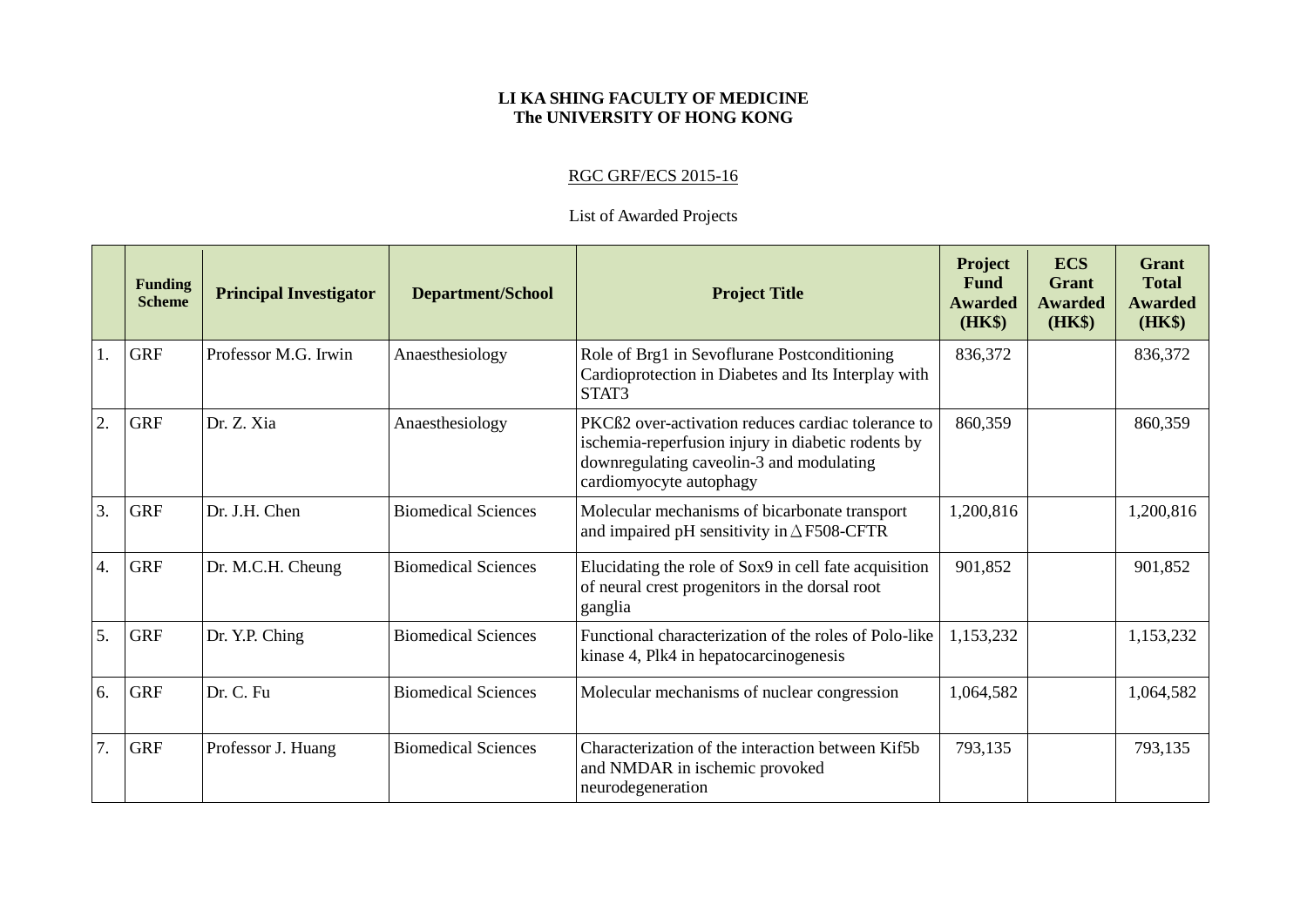| 8.  | <b>GRF</b> | Dr. M.S.Y. Huen       | <b>Biomedical Sciences</b> | Role of Human Ubiquitin Machineries in DNA<br>Damage Signaling and Repair                                                                                                  | 983,493   | 983,493   |
|-----|------------|-----------------------|----------------------------|----------------------------------------------------------------------------------------------------------------------------------------------------------------------------|-----------|-----------|
| 9.  | <b>ECS</b> | Dr. K.O. Lai          | <b>Biomedical Sciences</b> | Investigating the regulatory role of protein arginine<br>methylation in dendritic spine development                                                                        | 1,060,573 | 1,060,573 |
| 10. | <b>ECS</b> | Dr. S.W.C. Lai        | <b>Biomedical Sciences</b> | Mechanism of fear associative learning in the<br>frontal association cortex and its implications in<br>schizophrenia                                                       | 1,213,589 | 1,213,589 |
| 11. | <b>GRF</b> | Dr. B. Lin            | <b>Biomedical Sciences</b> | Inhibition of colony-stimulating factor 1 receptor<br>(CSF1R) signaling in microglia delays the<br>progression of the chronic neurodegeneration in<br>retinitis pigmentosa | 1,033,241 | 1,033,241 |
| 12. | <b>GRF</b> | Dr. C. Qian           | <b>Biomedical Sciences</b> | Structural & Mechanistic Analysis of BAF<br><b>Chromatin Remodeling Complex</b>                                                                                            | 970,456   | 970,456   |
| 13. | <b>GRF</b> | Professor M.H. Sham   | <b>Biomedical Sciences</b> | The interactions of EyaI and Notch signaling in the<br>branchial epithelia during mammalian craniofacial<br>development                                                    | 1,180,783 | 1,180,783 |
| 14. | <b>GRF</b> | Professor D.K.Y. Shum | <b>Biomedical Sciences</b> | Semaphorin and perineuronal nets regulate<br>developmental plasticity of central vestibular<br>circuitry                                                                   | 975,758   | 975,758   |
| 15. | <b>GRF</b> | Dr. Y. Song           | <b>Biomedical Sciences</b> | Study of the pathogenic mechanisms of Hnrnpa1 in<br>congenital heart defects (CHD)                                                                                         | 774,190   | 774,190   |
| 16. | <b>GRF</b> | Dr. J.A. Tanner       | <b>Biomedical Sciences</b> | DNA Display SELEX - a new approach to evolve<br>fluorescent tools to image RNA in living cells                                                                             | 994,480   | 994,480   |
| 17. | <b>GRF</b> | Dr. C.M. Tsang        | <b>Biomedical Sciences</b> | Potentiation of tumor-associated macrophages<br>(TAMs)-induced invasiveness in EBV-associated<br>nasopharyngeal epithelial cells                                           | 1,227,193 | 1,227,193 |
| 18. | <b>ECS</b> | Dr. C. Yu             | <b>Biomedical Sciences</b> | Investigating phosphatidylinositol lipid signaling at<br>the cancer invadosome                                                                                             | 900,942   | 900,942   |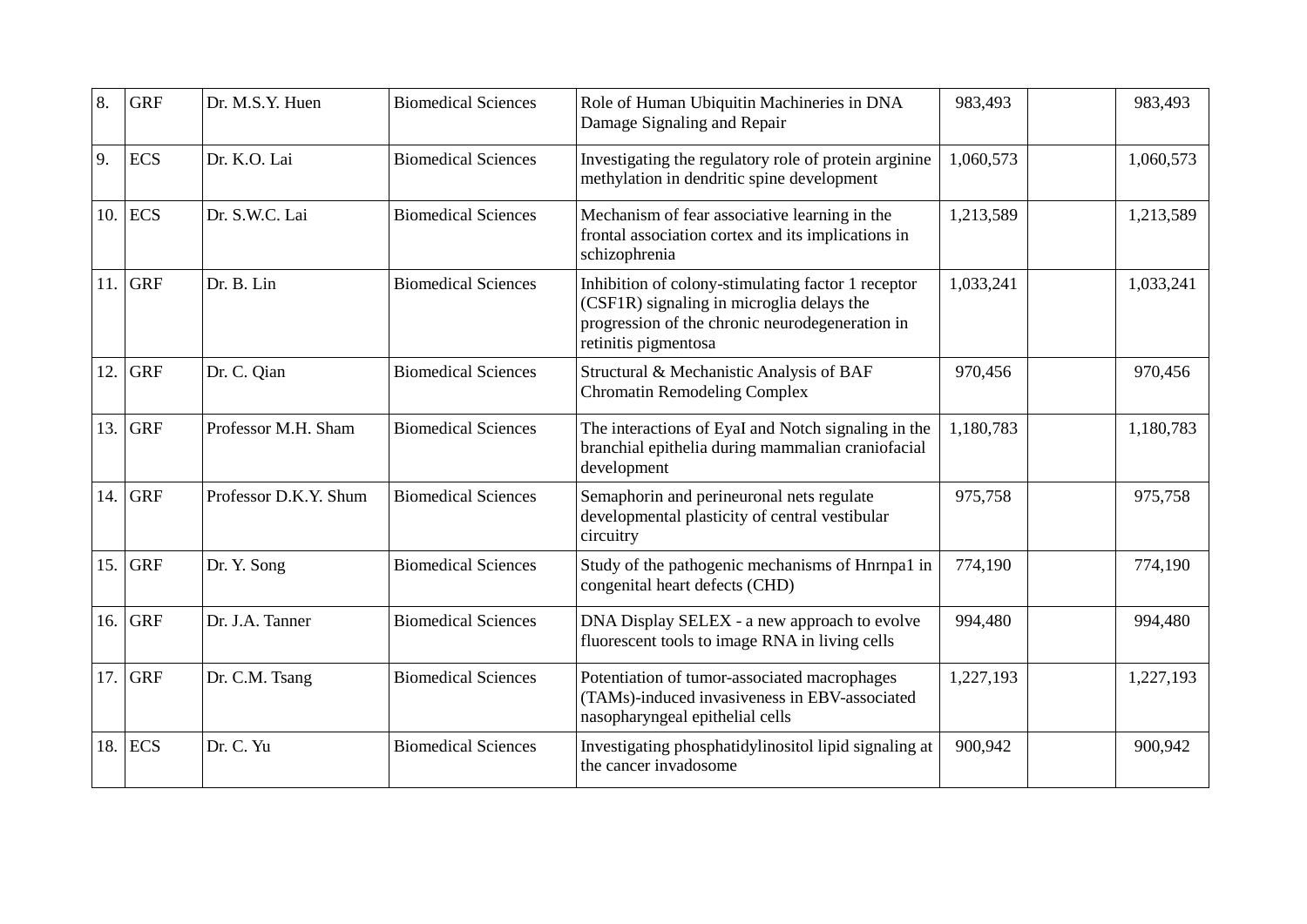| 19. | <b>GRF</b> | Dr. J. Rong           | <b>Chinese Medicine</b>  | Novel caffeic acid derivatives promote the<br>phenotypic and functional switch of macrophages<br>toward resolution of inflammation and cardiac<br>regeneration after myocardial infarction                      | 1,059,311 | 1,059,311 |
|-----|------------|-----------------------|--------------------------|-----------------------------------------------------------------------------------------------------------------------------------------------------------------------------------------------------------------|-----------|-----------|
| 20. | <b>GRF</b> | Professor J. Shen     | <b>Chinese Medicine</b>  | Exploring HMGB1 signaling as molecular target in<br>peroxynitrite-mediated blood brain barrier<br>disruption and hemorrhage transformation in<br>ischemia-reperfused brain with delayed<br>thrombolytic therapy | 731,487   | 731,487   |
| 21. | <b>GRF</b> | Dr. A.K.L. Cheung     | <b>Clinical Oncology</b> | Functional and mechanistic characterizations of a<br>Candidate Tumor Suppressor Gene, Mirror Image<br>Polydactyly 1, in Nasopharyngeal Carcinoma                                                                | 961,461   | 961,461   |
| 22. | <b>GRF</b> | Professor M.L. Lung   | <b>Clinical Oncology</b> | Functional and Mechanistic Investigation of<br>Frequent p53 Gain-of-Function Mutations in<br>Esophageal Squamous Cell Carcinoma                                                                                 | 1,168,311 | 1,168,311 |
| 23. | <b>GRF</b> | Dr. H.K.F. Mak        | Diagnostic Radiology     | Neurochemical basis of the change in attention<br>control and memory encoding in normal aging                                                                                                                   | 417,221   | 417,221   |
| 24. | <b>GRF</b> | Professor D.T.M. Chan | Medicine                 | The roles of lipopolysaccharide, lipopolysaccharide<br>binding protein and CD14 in the pathogenesis of<br>lupus nephritis                                                                                       | 1,078,140 | 1,078,140 |
| 25. | <b>GRF</b> | Dr. K.Y. Cheng        | Medicine                 | The novel role of hematopoietic APPL1 in<br>regulating adipose tissue inflammation and insulin<br>resistance in obesity                                                                                         | 1,032,327 | 1,032,327 |
| 26. | <b>GRF</b> | Professor A. Xu       | Medicine                 | Neutrophil serine proteases as a potential mediator<br>of insulitis in autoimmune diabetes                                                                                                                      | 1,092,383 | 1,092,383 |
| 27. | <b>GRF</b> | Dr. T.C.C. Yau        | Medicine                 | A Prospective Validation of the Hong Kong Liver<br>Cancer (HKLC) Prognostic Staging System: A<br>Multi-Centre Study in Hong Kong                                                                                | 602,663   | 602,663   |
| 28. | <b>GRF</b> | Dr. K.H. Yiu          | Medicine                 | Role of Angiotensin Receptor Blocker to Decrease<br>the Progression of Left Ventricular Remodeling in<br>Patients with Asymptomatic Aortic Stenosis                                                             | 554,700   | 554,700   |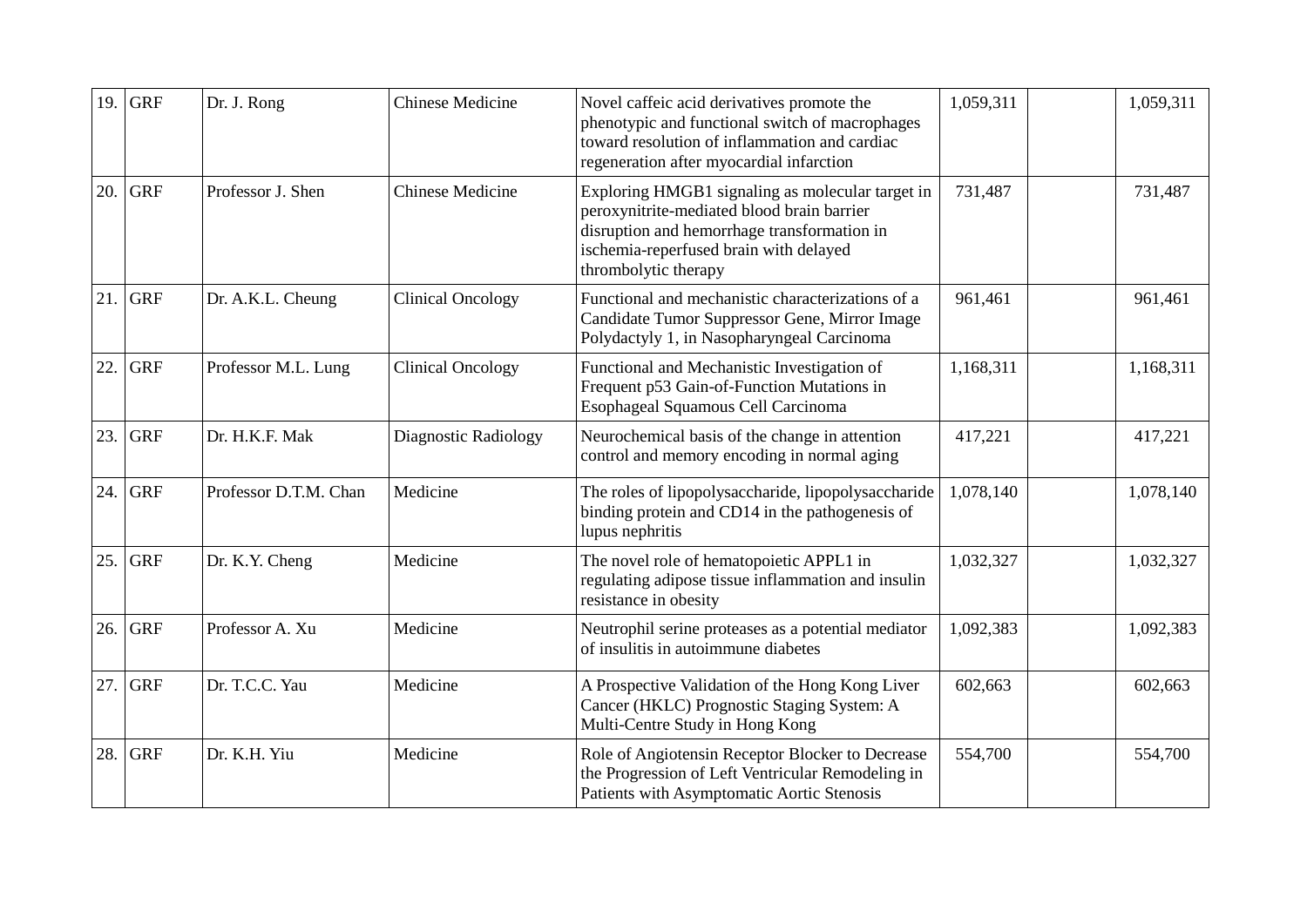| 29. | <b>GRF</b> | Dr. S.S.Y. Yung        | Medicine                      | The Role of miR-200c in Peritoneal Inflammation<br>and Fibrosis                                                                                                     | 711,720   |        | 711,720   |
|-----|------------|------------------------|-------------------------------|---------------------------------------------------------------------------------------------------------------------------------------------------------------------|-----------|--------|-----------|
| 30. | <b>GRF</b> | Professor Z. Chen      | Microbiology                  | Role of PD1-Based Vaccine-Elicited CD8+T<br>Lymphocytes in Modulating MDSC-associated<br>Immunosuppression                                                          | 977,457   |        | 977,457   |
|     | $31.$ ECS  | Dr. K.H. Kok           | Microbiology                  | Functional role of PACT in limiting replication of<br>influenza A virus                                                                                             | 647,905   | 50,000 | 697,905   |
| 32. | <b>GRF</b> | Professor S.K.P. Lau   | Microbiology                  | Study of the genome evolution, interspecies<br>transmission and pathogenicity of a novel animal<br>picornavirus                                                     | 658,979   |        | 658,979   |
| 33. | <b>GRF</b> | Dr. M.L. Yeung         | Microbiology                  | Pathogenesis of Middle East Respiratory<br>Syndrome Coronavirus (MERS-CoV)-associated<br>renal failure                                                              | 1,137,132 |        | 1,137,132 |
| 34. | <b>ECS</b> | Dr. P.H. Chau          | Nursing                       | A study on acute myocardial infarction symptoms<br>awareness and expected treatment seeking<br>behaviour among older Chinese in Hong Kong                           | 536,960   |        | 536,960   |
| 35. | <b>GRF</b> | Dr. D.W. Chan          | Obstetrics and<br>Gynaecology | The functional role of Hsa-miR-141 in metastatic<br>progression of ovarian cancer                                                                                   | 1,344,714 |        | 1,344,714 |
| 36. | <b>GRF</b> | Dr. C.N. Chiu          | Obstetrics and<br>Gynaecology | The role of glycodelin-A on the vascular<br>remodeling function of decidual natural killer cells<br>during early pregnancy and its association with<br>preeclampsia | 1,064,451 |        | 1,064,451 |
| 37. | <b>GRF</b> | Dr. C.K.F. Lee         | Obstetrics and<br>Gynaecology | Bisphenol A analogues: Mechanistic actions on<br>Embryo implantation and Endometrial Receptivity                                                                    | 920,395   |        | 920,395   |
| 38. | <b>GRF</b> | Professor E.H.Y. Ng    | Obstetrics and<br>Gynaecology | Myometrial cells modulate the activities of<br>endometrial mesenchymal-like stem cells                                                                              | 889,107   |        | 889,107   |
| 39. | <b>GRF</b> | Professor W.S.B. Yeung | Obstetrics and<br>Gynaecology | Polyamine/Let-7 signaling in embryo implantation<br>and diapause                                                                                                    | 1,012,304 |        | 1,012,304 |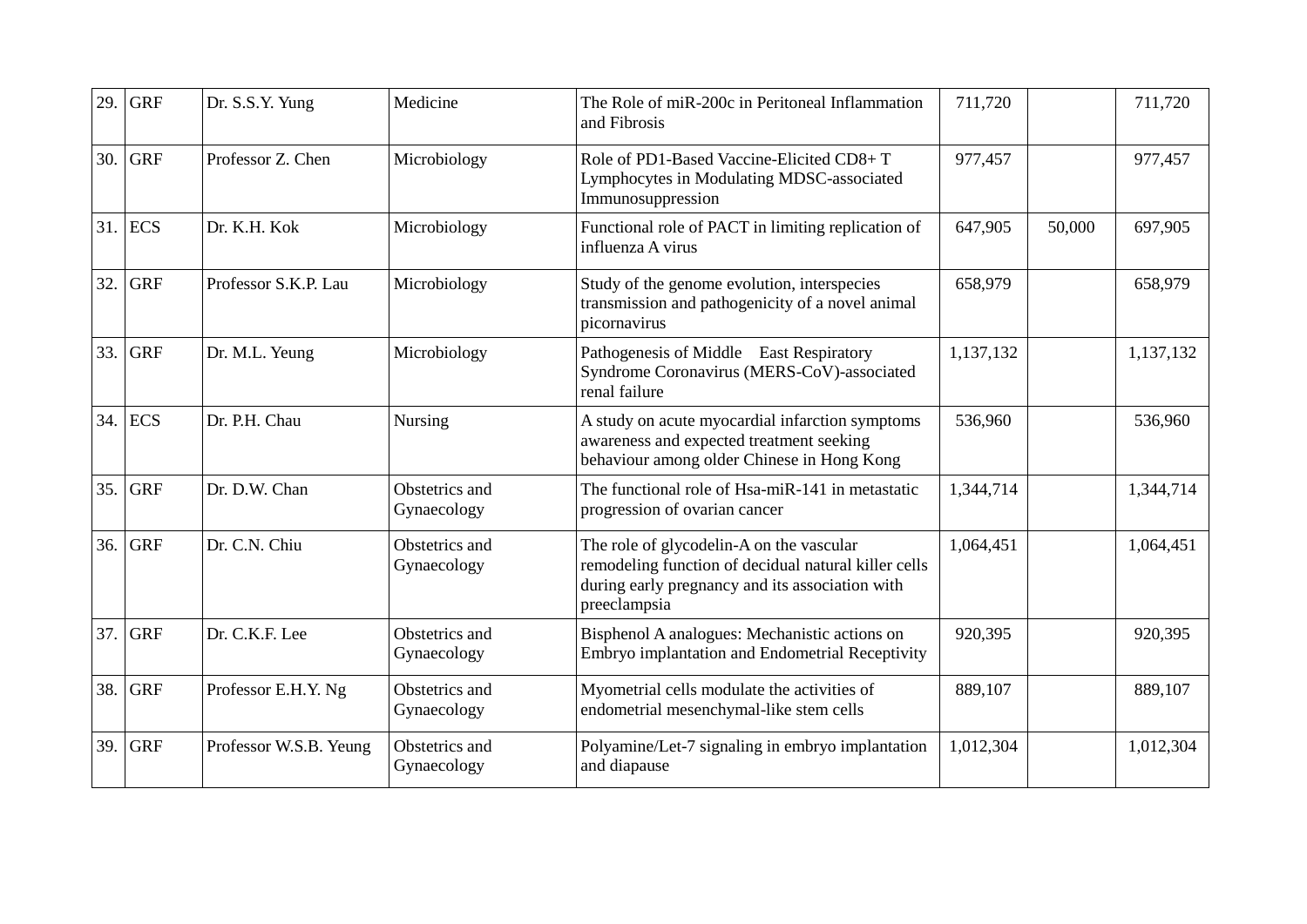| 40. | <b>GRF</b> | Professor K.M.C. Cheung | Orthopaedics and<br>Traumatology              | Role of Matrix Metalloproteinase 12 (MMP12) in<br><b>Intervertebral Disc Fibrosis</b>                                                                                                                  | 838,941   | 838,941   |
|-----|------------|-------------------------|-----------------------------------------------|--------------------------------------------------------------------------------------------------------------------------------------------------------------------------------------------------------|-----------|-----------|
| 41. | <b>GRF</b> | Dr. V.Y.L. Leung        | Orthopaedics and<br>Traumatology              | Deriving nucleus pulposus progenitors to facilitate<br>vertebral joint repair                                                                                                                          | 814,907   | 814,907   |
| 42. | <b>GRF</b> | Dr. W.P. Yau            | Orthopaedics and<br>Traumatology              | To investigate the effect of local application of<br>Strontium on tendon-bone healing in rotator cuff<br>repair                                                                                        | 860,722   | 860,722   |
| 43. | <b>GRF</b> | Dr. P. Ip               | Paediatrics and<br><b>Adolescent Medicine</b> | Attention-deficit/hyperactivity disorder and child<br>maltreatment: A population-based study                                                                                                           | 446,650   | 446,650   |
| 44. | <b>GRF</b> | Dr. W.Y.W. Tso          | Paediatrics and<br><b>Adolescent Medicine</b> | The use of diffusion kurtosis imaging (DKI) to<br>quantify brain microstructure alteration as predictor<br>for neurocognitive and functional outcomes in<br>childhood intracranial germinoma survivors | 630,327   | 630,327   |
| 45. | <b>GRF</b> | Professor. W. Tu        | Paediatrics and<br><b>Adolescent Medicine</b> | Role of costimulatory molecule CD137 in the<br>antiviral activity of human gammadelta-T cells<br>against influenza virus                                                                               | 1,022,409 | 1,022,409 |
| 46. | <b>GRF</b> | Dr. K.W. Lee            | Pathology                                     | The clinical significance and functional<br>characterization of Nuclear factor<br>(erythroid-derived 2)-like 2 in regulating liver<br>tumor initiating cells                                           | 1,212,000 | 1,212,000 |
| 47. | <b>GRF</b> | Professor L. Lu         | Pathology                                     | The Role of B cells in the development of<br>experimental Sjogren's syndrome                                                                                                                           | 906,119   | 906,119   |
| 48. | <b>GRF</b> | Professor I.O.L. Ng     | Pathology                                     | The role of SUMO-specific protease SENP1 in<br>liver cancer                                                                                                                                            | 1,198,878 | 1,198,878 |
| 49. | <b>GRF</b> | Dr. C.C.L. Wong         | Pathology                                     | The molecular mechanisms of hypoxia-induced<br>myeloid-derived suppressor cell (MDSC)<br>recruitment in liver cancer                                                                                   | 1,168,331 | 1,168,331 |
| 50. | <b>GRF</b> | Dr. C.M. Wong           | Pathology                                     | Pathological roles of chromatin remodeling protein,<br>HELLS, in liver carcinogenesis and its implications<br>in cancer metabolic reprogramming                                                        | 918,205   | 918,205   |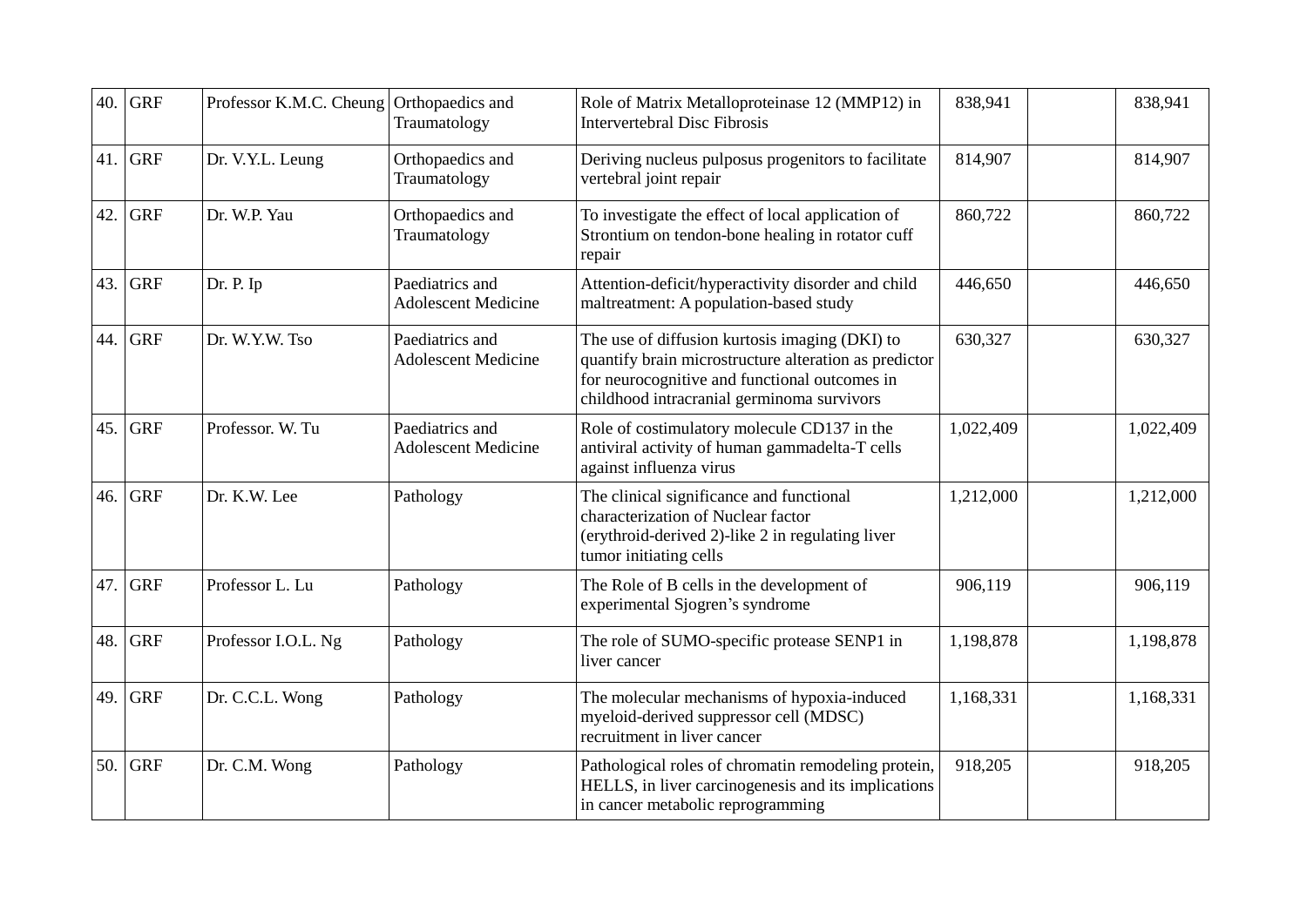| 51. | <b>GRF</b> | Dr. J.W.P. Yam        | Pathology                    | Functional role of caveolin-1-mediated S100P in<br>liver cancer metastasis under hypoxic stress                                                                                                                                   | 981,146   |        | 981,146   |
|-----|------------|-----------------------|------------------------------|-----------------------------------------------------------------------------------------------------------------------------------------------------------------------------------------------------------------------------------|-----------|--------|-----------|
| 52. | <b>GRF</b> | Dr. E.W. Chan         | Pharmacology and<br>Pharmacy | Oro-dispersible olanzapine (wafer) versus<br>conventional oral haloperidol or diazepam tablets<br>for the management of acute agitation in the<br>Accident and Emergency Department - a<br>multicentre randomised clinical trial. | 1,072,525 |        | 1,072,525 |
| 53. | <b>GRF</b> | Dr. P.C.L. Kwok       | Pharmacology and<br>Pharmacy | Porous nanoparticle aerosol carriers with<br>controllable density for pulmonary drug delivery                                                                                                                                     | 501,255   |        | 501,255   |
| 54. | <b>GRF</b> | Dr. K.W. Chan         | Psychiatry                   | Exploring the mechanisms of self-referential gaze<br>perception and its potential as an endophenotype in<br>patients with schizophrenia-spectrum disorder                                                                         | 800,791   |        | 800,791   |
| 55. | <b>GRF</b> | Dr. W.C. Chang        | Psychiatry                   | A longitudinal multimodal MRI investigation for<br>clinical and functional outcome prediction in<br>individuals at clinical high-risk for psychosis: a<br>prospective 2-year follow-up study                                      | 1,026,712 |        | 1,026,712 |
| 56. | <b>GRF</b> | Professor E.Y.H. Chen | Psychiatry                   | An exploration of psychotic symptoms and their<br>vulnerability traits by evaluating large-scale<br>semantic networks in psychotic disorders                                                                                      | 634,316   |        | 634,316   |
| 57. | <b>GRF</b> | Professor P.C. SHAM   | Psychiatry                   | Method and software tool for estimating and<br>dissecting the heritability of complex diseases                                                                                                                                    | 1,167,288 |        | 1,167,288 |
| 58. | <b>GRF</b> | Dr. D.K.M. Ip         | <b>Public Health</b>         | Effect of host genetic polymorphism on<br>transmission of influenza virus infection in a<br>household setting                                                                                                                     | 608,500   |        | 608,500   |
| 59. | <b>GRF</b> | Dr. W.W.T. Lam        | <b>Public Health</b>         | The role of metacognition and cognitive attentional<br>syndrome on fear of cancer recurrence: a<br>longitudinal study                                                                                                             | 500,176   |        | 500,176   |
| 60. | <b>ECS</b> | Dr. M.Y. Ni           | <b>Public Health</b>         | Why do Hong Kong people live longer?                                                                                                                                                                                              | 370,660   | 50,000 | 420,660   |